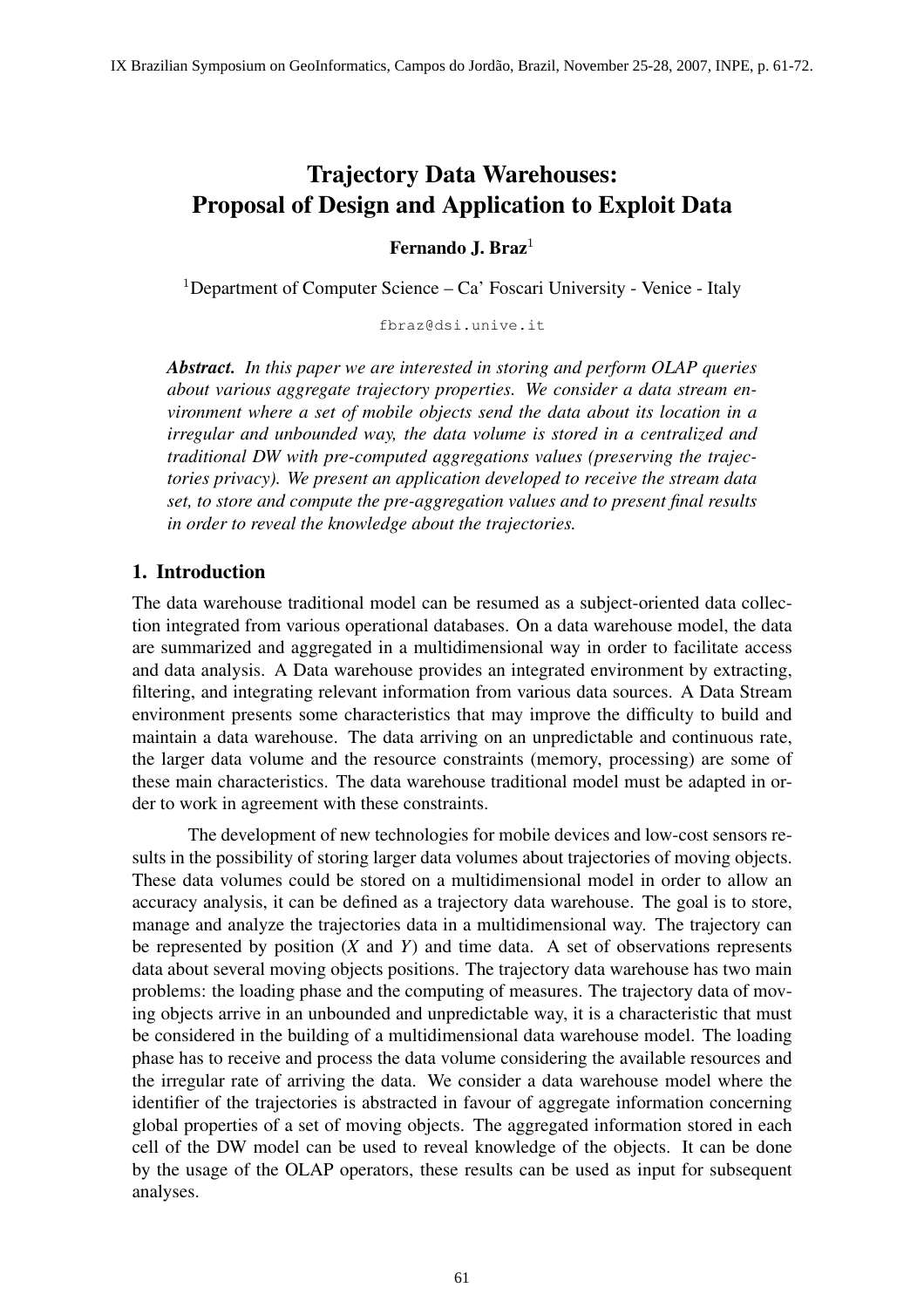In this paper we present an application developed to receive the stream data set, to store and compute the pre-aggregation values and to present final results in order to reveal the knowledge about the trajectories. This application works in a data stream environment, it can receive the data stream volumes (*loading phase*), compute and store the aggregation values (*computing measures phase*) in a trajectory data warehouse. The application was built considering the model proposed in [Braz et al. 2007], we have used a traditional DW system in order to store the Trajectory DW. In the Section 2 we present a briefly review about Trajectory DW model, the main problems and the DW model used in order to store the trajectories are also presented. The application is detailed in the Section 3. Finally, in the Section 4 we draw some conclusions and possible future research topics.

## 2. The Trajectory DW Model

There are some proposals of spatial data warehouses [Han et al. 1998],[Rivest et al. 2001],[Marchant et al. 2004],[Shekhar et al. 2001], but none of these proposals work with objects moving in a continuous way in time. However, in the building of a warehouse for trajectories, it is a crucial issue. The movement of a spatio-temporal object *o* - i.e., it *trajectory* - can be represented by a finite set of *observations*,i.e. a finite subset of points taken from the actual continuous trajectory. This finite set is called a *sampling*.



The Figure 1 represents a trajectory of a moving object in a two dimensional space. Each point of the trajectory is represented by a tuple *(id, x, y, t)* corresponding to an object *id* in a location *(x, y)* at time *t*. There are some situations where we have to reconstruct the trajectory of the moving object from its sampling, e.g., when one is interested in computing the cumulative number of trajectories in a give area. In [Braz et al. 2007] the proposal is to use *linear local interpolation* in order to do it, assuming the movement of the objects between the observed points happens with constant speed, in a straight way. A Trajectory Data Warehouse (*TDW*) has to capable to store a stream of samplings, process the data volume, compute and store the measures in order to provide an environment to analyze the information about the objects. The aggregations measures are crucial in order to do it. However, in a data stream environment, where the data arrive in an irregular and unpredictable way it is specially difficulty. In the *loading phase* the available resources are a very important constraint, it is necessary to develop some mechanism in order to limit the consumption of the resources and to improve the performance of the process. Besides, there is another important phase: *computing measures*, several measures can be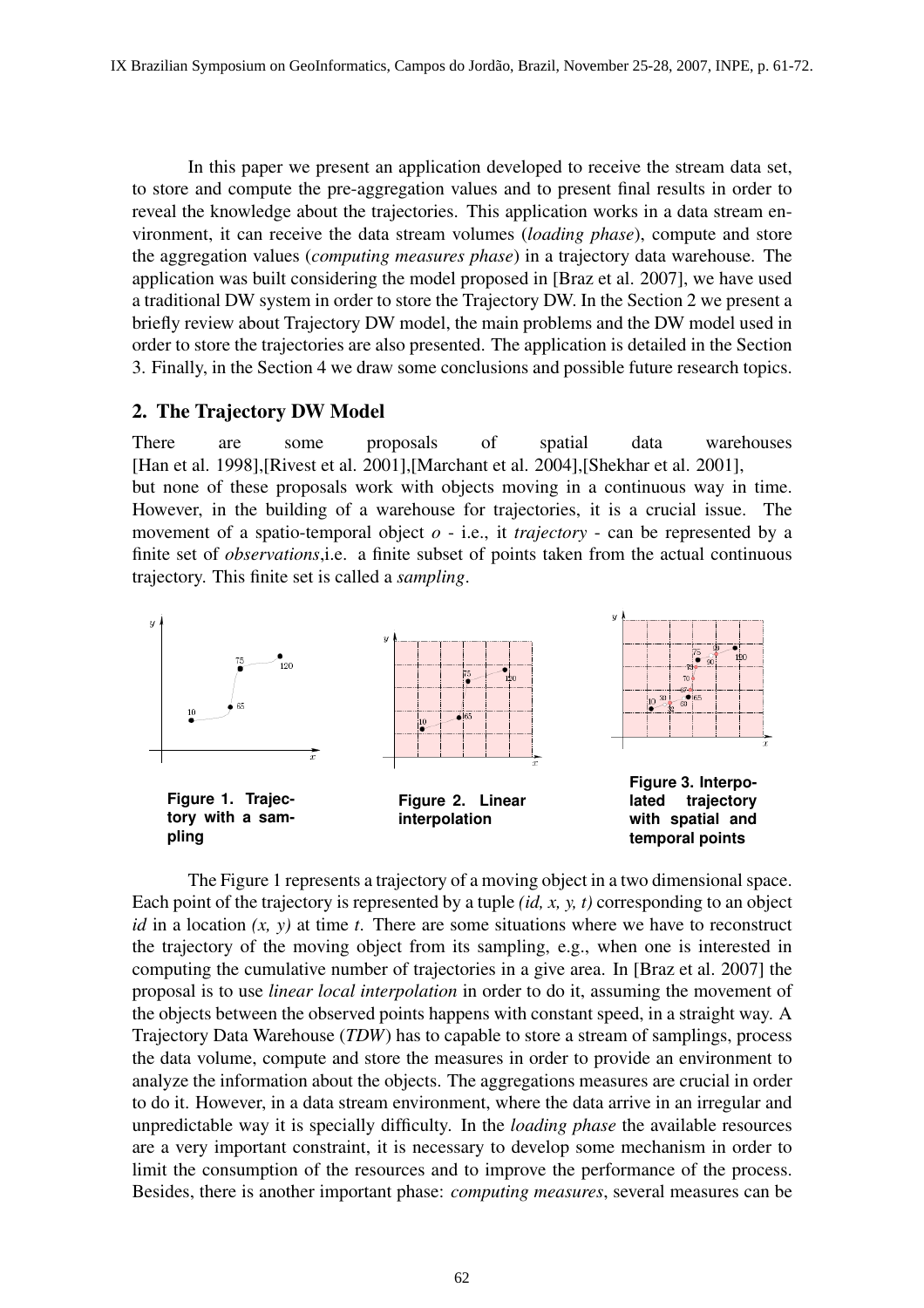computed in agreement with different complexity spaces. Therefore, the *TDW* must be modeled considering all these issues. In this application we have used the model proposed in [Braz et al. 2007].

#### 2.1. Loading Problem

The loading begins at the base cells of the base cuboid, with suitable sub-aggregate measures, from which starting to compute super-aggregated functions. Considering the data stream characteristic, we have to limit the amount of buffer memory needed to store information about active trajectories. In agreement with [Braz et al. 2007] we consider a trajectory ended when, for a long time interval, no further observation has been received. Given the observations for a trajectory shown in the Figure 1, a possible reconstructed trajectory using linear interpolation is shown by the Figure 2, where we also illustrate the discretized 2D space. With the linear interpolation is possible to infer additional spatio-temporal locations of intermediate points, these points occur between two known trajectory observations. Updating the data warehouse on the basis of each single observation, the *measures*  $(M_1, \ldots, M_k)$ , possibly corresponding to the four observations of our example, the Table 1 shows the base cells.

| Time label |            |           |           | $M_1$    | $\cdot$  | $M_k$    |
|------------|------------|-----------|-----------|----------|----------|----------|
| 10         | [30,60)    | [30,60)   | [0,30)    | $\cdots$ | $\cdots$ | $\cdots$ |
| 65         | [60, 90)   | [30,60)   | [60, 90)  | $\cdots$ | $\cdots$ |          |
| 75         | [90, 120)  | [90, 120) | [60, 90)  | $\cdots$ | $\cdots$ | $\cdots$ |
| 120        | [120, 150) | [90, 120] | [60, 120) | $\cdots$ | $\cdots$ | $\cdots$ |

**Table 1. Cells representation - for each observation**

|  | Table 2. Sequence of segments composing the interpolated trajectory, and the |  |  |  |
|--|------------------------------------------------------------------------------|--|--|--|
|  | base cells that completely include each segment.                             |  |  |  |

| $({\bf t}_i, {\bf t}_{i+1})$ | $\boldsymbol{X}$ | Y          | Т         | $M_1$    | .        | $M_k$ |
|------------------------------|------------------|------------|-----------|----------|----------|-------|
| (10,30)                      | [30,60)          | [30,60)    | [0,30)    | $\cdots$ | .        |       |
| (30, 32)                     | [30,60)          | [30,60)    | [30,60)   | $\cdots$ |          |       |
| (32,60)                      | [90, 120)        | [30,60)    | [30,60)   | $\cdots$ |          |       |
| (60, 65)                     | [90, 120)        | [30,60)    | [60, 90)  | $\cdots$ |          |       |
| (65, 67)                     | [90, 120)        | [30,60)    | [60, 90)  | $\cdots$ |          |       |
| (67,70)                      | [90, 120)        | [90, 120)  | [60, 90)  | $\cdots$ | $\cdots$ |       |
| (70, 73)                     | [120, 150)       | [90, 120)  | [60, 90)  | $\cdots$ | .        |       |
| (73,75)                      | [120, 150)       | [120, 150) | [60, 90)  | $\cdots$ |          |       |
| (75,90)                      | [120, 150)       | [120, 150) | [60, 90)  | $\cdots$ | .        |       |
| (90, 99)                     | [120, 150)       | [120, 150) | [90, 120) | $\cdots$ | .        |       |
| (99, 120)                    | [150, 180)       | [120, 150) | [90, 120) | .        | .        | .     |

Before the interpolation some base cells could be traversed by the trajectories but, since no observation falls in them, they not appear in the *fact* table, the solution proposed in [Braz et al. 2007] is to consider the additional interpolated points for each cell traversed by a trajectory. The interpolation is computed considering the intersections between the trajectory and the border of the spatio-temporal cells. The Figure 3 shows a trajectory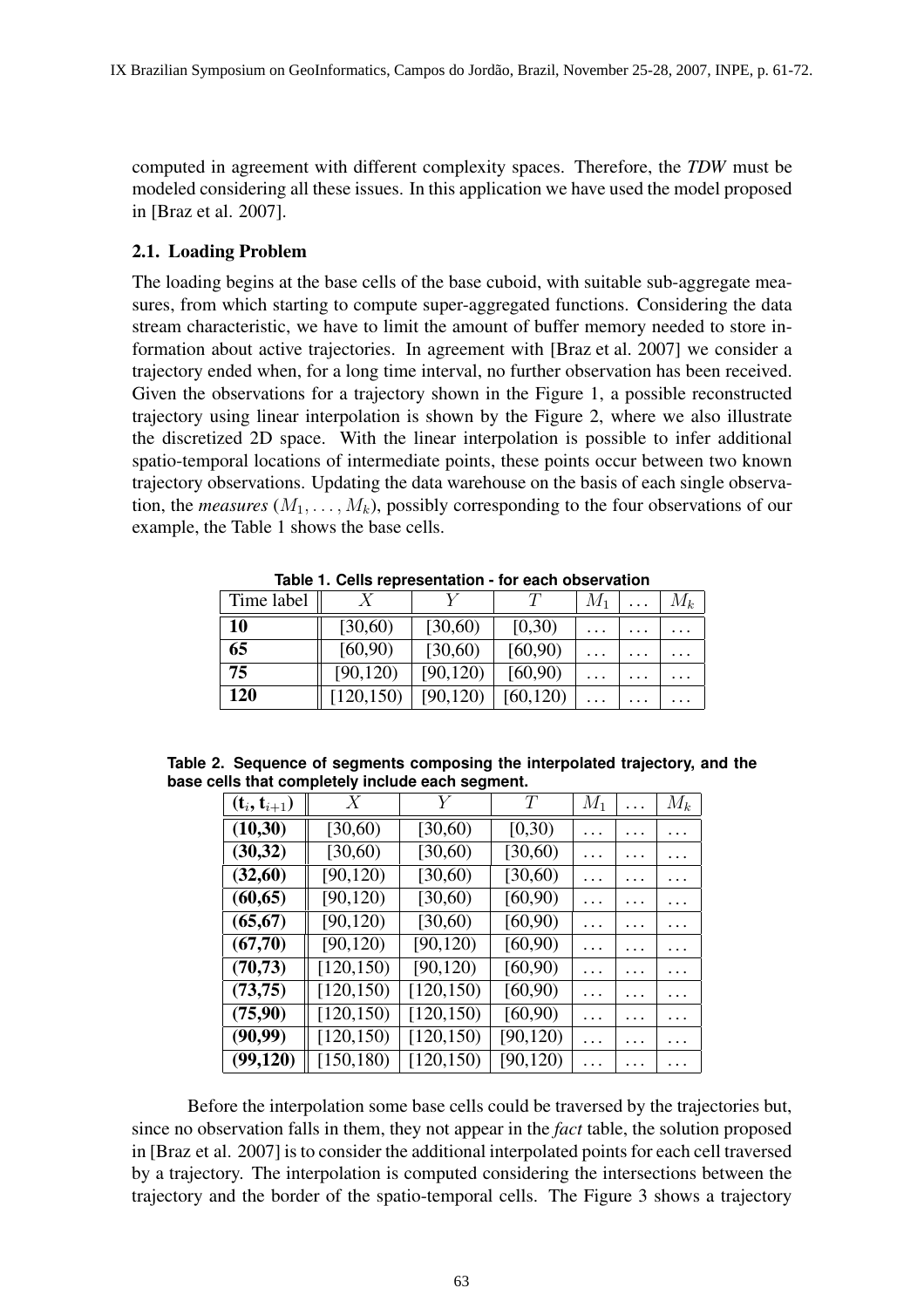considering the additional interpolated points. The interpolated points, associated with temporal labels 30, 60, and 90, have been added to match the granularity of the temporal dimension. In fact, they correspond to cross points of a temporal border of some 3D cell. The points labeled with 32, 67, 70, 73, and 99, have been instead introduced to match the spatial dimensions.

After the including of these additional interpolated points, we have further 3D base cells in which we can now store significant measures associated with the trajectory of the given object. The new points subdivide the interpolated trajectory into small segments, each one completely included in some 3D base cell. Therefore we can now update a cell measure on the basis of a single trajectory segment. The Table 2 shows the sequence of edges composing the interpolated trajectory of Figure 3, and the base cell which the edge belongs to.

## 2.2. Aggregation Problem

A typical measure in a trajectory data warehouse can represent any interesting property about the trajectories in a spatio-temporal interval. In [Gray et al. 1997] the authors present a classification of aggregate functions based on the space complexity for computing a super-aggregate starting from a set of sub-aggregates previously computed:

- *Distributive*: The super-aggregates can be computed from the sub-aggregates.
- *Algebraic*: The super-aggregates can be computed from the sub-aggregates together with a finite set of auxiliary measures .
- *Holistic*: The super-aggregates cannot be computed from the sub-aggregates, not even using any finite number of auxiliary measures.

| Table 3. Numeric measures |           |                                                    |  |  |
|---------------------------|-----------|----------------------------------------------------|--|--|
| m1                        | numobs    | Number of observations in the cell                 |  |  |
| m <sub>2</sub>            | trajinit  | Number of trajectories starting in the cell        |  |  |
| m <sub>3</sub>            | presence  | Number of trajectories in the cell                 |  |  |
| m4                        | distance  | Total distance covered by trajectories in the cell |  |  |
| <i>m5</i>                 | speed     | Average speed of trajectories in the cell          |  |  |
| тб                        | $v_{max}$ | Maximum speed of trajectories in the cell          |  |  |

**Table 3. Numeric measures**

The Table 3 shows the measures that are considered in the application. The computation of the super-aggregates for the measures *m1, m2, m4* and *m6* uses *distributive* aggregate functions. After the loading of the base cells with the exact measures is possible to accumulate the measures by usage the function *sum* (*m1, m2* and *m4*) and *max* (*m6*). However, the super-aggregate for the measure *m5* is *algebraic*, it is necessary to compute an auxiliary measure in order to compute the aggregate function. A pair  $\langle distance, time \rangle$ must be considered, where *distance* is the measure *m4* and *time* is the total time spent by trajectories in the cell. For a cell *C* arising as the union of adjacent cells, the cumulative function performs a component-wise addition, producing a pair  $\langle distance_f, time_f \rangle$ , therefore the average speed in *C* is computed by  $distance_f / time_f$ . The aggregate function for *m3* is *holistic*, then is necessary to compute the measure in an approximated way. In this application we have used the approach presented in [Braz et al. 2007], the approach will be presented in the following.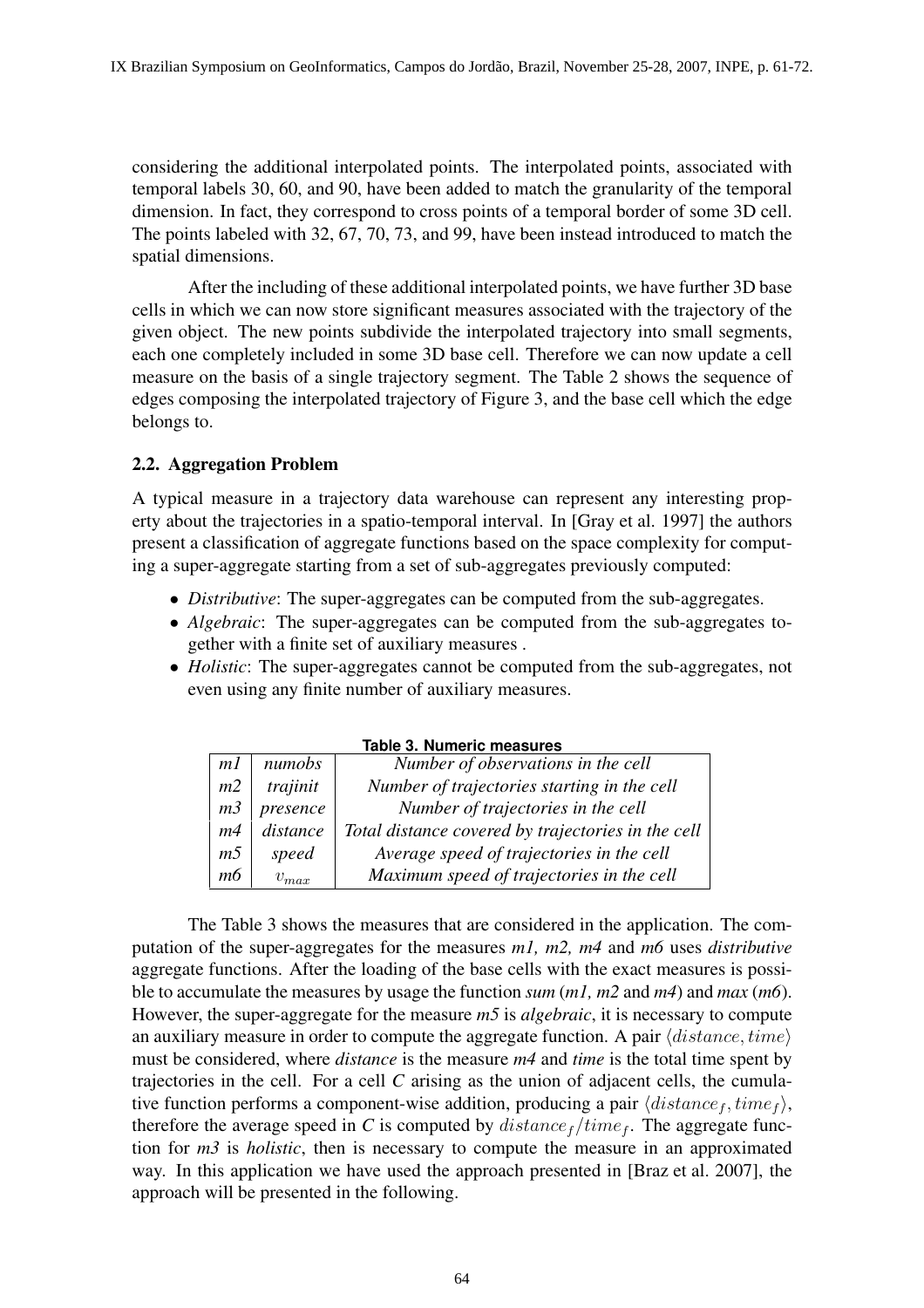The *Presence* function represents the count of the *distinct* trajectories crossing a given cell. Since this function has to deal with the issues related to counting *distinct* trajectories, it is a sort of COUNT DISTINCT() aggregate, and thus a *holistic* one. We exploit alternative and *non-holistic* aggregate functions to compute *Presence* values that *approximate* to the exact ones. These alternative functions only need a few/constant memory size for maintaining the information – i.e., the  $M$ -tuple – to be associated with each base cell of our data warehouse, from which we can start to compute a super-aggregate. The two approximate functions we will consider are the following:

- 1. *Presence*Distributive: We assume that the only measure associated with each base cell is the exact (or approximate) count of all the *distinct* trajectories crossing the cell. Therefore, the super-aggregate corresponding to a roll-up operation is simply obtained by summing up all the measures associated with cell. This aggregate function may produce very inexact approximation of the true *Presence*. Because we may count multiple times the same trajectory. We do not have enough information in the base cell that permit us to perform a *count distinct* when rolling-up.
- 2. *Presence*Algebraic: Each base cell stores an M-tuple of measures. One of these is the exact (or approximate) count of all the *distinct* trajectories touching the cell. The other measures are used when we compute the super-aggregate, in order to correct the errors introduces by function *Presence* Distributive due to the duplicated count of trajectory presences.

More formally, let  $C_{x,y,t}$  be a generic base cell of our cuboid, where x, y, and t identify intervals of the form  $[l, u)$ , in which we have subdivided the spatial and temporal dimensions. The associated measures are thus  $C_{x,y,t}$ . presence,  $C_{x,y,t}.crossX, C_{x,y,t}.crossY, and C_{x,y,t}.crossT.$ 

 $C_{x,y,t}.presence$  is the count of all the *distinct* trajectories crossing the cell.

 $C_{x,y,t}$ .crossX is the number of *distinct* trajectories crossing the *spatial* border between  $C_{x,y,t}$  and  $C_{x+1,y,t}$ .

 $C_{x,y,t}$ .crossY is the number of *distinct* trajectories crossing the *spatial* border between  $C_{x,y,t}$  and  $C_{x,y+1,t}$ .

Finally,  $C_{x,y,t}$ .crossT is the number of *distinct* trajectories crossing the *temporal* border between  $C_{x,y,t}$  and  $C_{x,y,t+1}$ .

In order to compute the super-aggregate corresponding to two adjacent cells with respect to a given dimension, namely  $C_{x',y',t'} = C_{x,y,t} \cup C_{x+1,y,t}$ , we can compute it as follows:

$$
Presence_{Algebraic}(C_{x,y,t} \cup C_{x+1,y,t}) =
$$
\n
$$
= C_{x',y',t'} \cdot presence =
$$
\n
$$
= C_{x,y,t} \cdot presence + C_{x+1,y,t} \cdot presence - C_{x,y,t} \cdot crossX
$$
\n
$$
(1)
$$

Moreover, if we need to update the other measures associated with the  $C_{x',y',t'}$  for subsequent aggregations, we have:

$$
C_{x',y',t'}.cross X = C_{x+1,y,t}.cross X
$$
  

$$
C_{x',y',t'}.cross Y = C_{x,y,t}.cross Y + C_{x+1,y,t}.cross Y
$$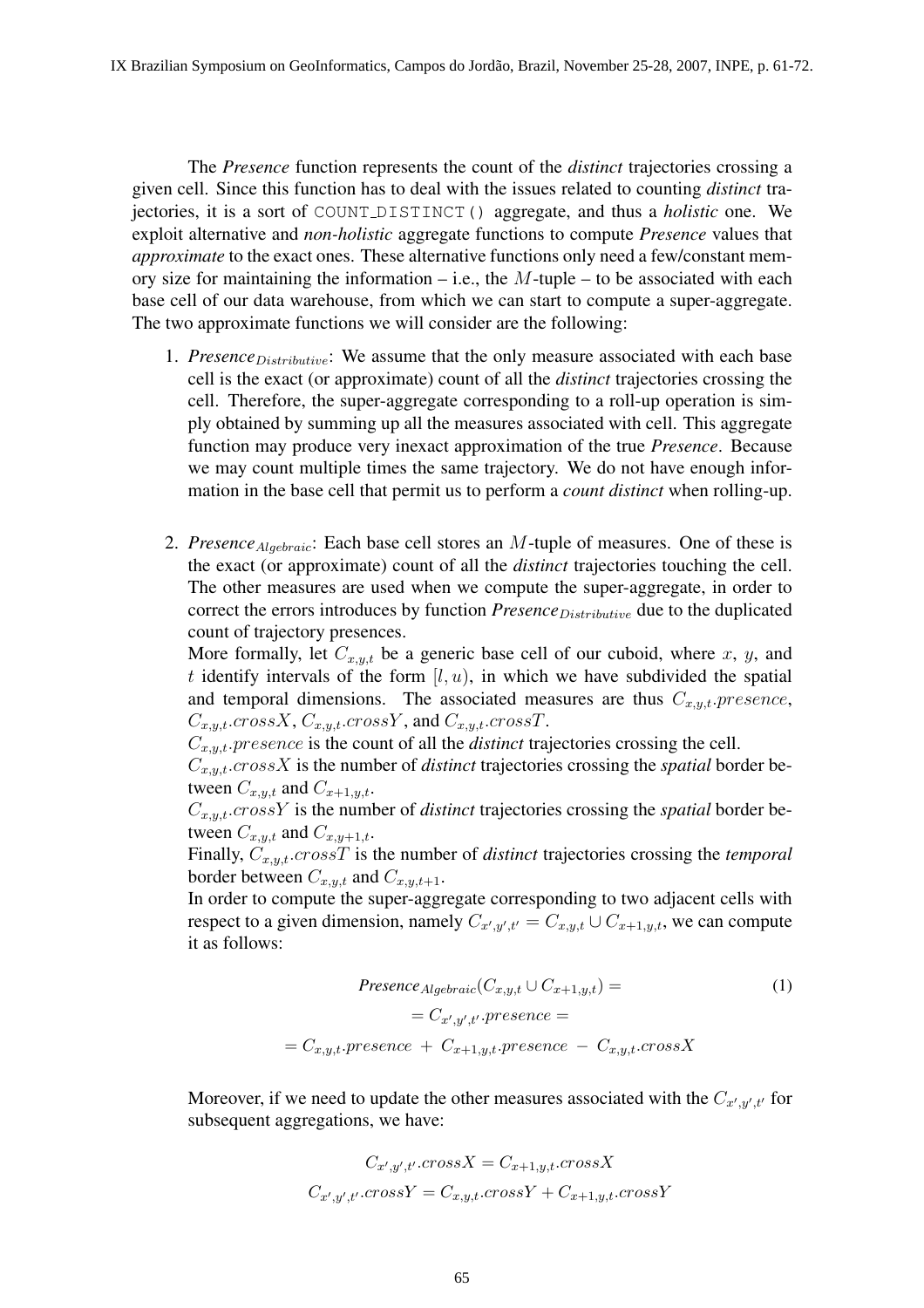$C_{x',y',t'}$ .cross $T = C_{x,y,t}$ .cross $T + C_{x+1,y,t}$ .cross $T$ 

Then, the idea is to compute a *holistic* measure by the usage of the *distributive* and *algebraic* measures. Therefore, the final result of the measure is an approximated value, computed in agreement with the limited resources presented in a data stream environment.

## 3. The Application

We have developed our application using the synthetic datasets generated by the traffic simulator described in [Brinkhoff 2000]. These data are stored in the Trajectory Data Warehouse (*TDW*) model presented in the Section 2. The measures stored in the *TDW* can be used to discover interesting phenomena of the trajectories. The application tries to solve the both problems: loading and aggregation, which were presented in the Section 2.1 and 2.2.



**Figure 4. Results Interface**

The Figure 4 shows the interface where is possible to visualize the values of the measures computed considering a cell selected by the user. The result presents the evolution of the values of measures in a range of time, in the same visualization is possible to define different values of roll-up operations. The roll-up operation can be defined by the usage of the slider controls over the map, a more detailed explanation will be presented in the next sections.

The *TDW* was implemented in a traditional data warehouse tool, we have used the *MS SQL SERVER 2005*. The *TDW* was modeled in agreement with the *star* model [Kimball 1996], with a fact table and three dimension tables (*X* and *Y* spatial dimensions and *T* temporal dimension). The structure of these tables can be found in the Tables 4, 5 and 5. The Figure 5 shows a schema of the our application: a bottom level where is the *TDW* and the *buffer table*; and a first level where works the loading and aggregation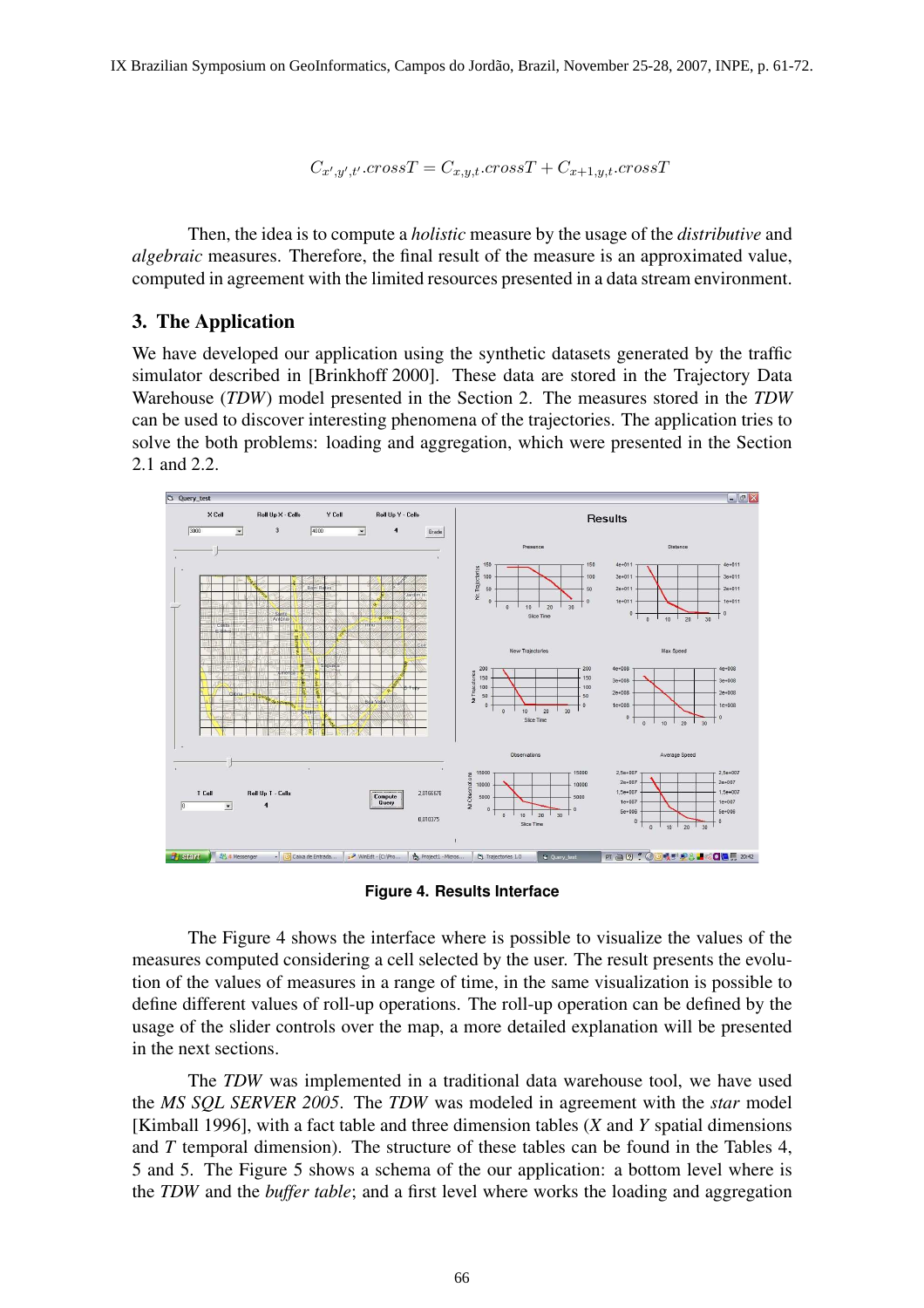

**Figure 5. Application Schema**

components. The arrows represent the data communication among the components, these components will be described in following sections. The application was built with the *Visual Basic* language, the application allows the user to access the *DTW*. A lot of settings can be done: the definition of the level of the granularity of the trajectory data warehouse, to control the loading of the *TDW* and computation of the measures and aggregations are some of the possibilities of the usage.

| <b>Table 4. Fact Table</b> |                                                    |  |  |  |
|----------------------------|----------------------------------------------------|--|--|--|
| tid                        | time foreign key                                   |  |  |  |
| xid                        | X spatial foreign key                              |  |  |  |
| yid                        | Y spatial foreign key                              |  |  |  |
| numobs                     | Number of observations in the cell                 |  |  |  |
| trajinit                   | Number of trajectories starting in the cell        |  |  |  |
| ymax                       | Maximum speed of trajectories in the cell          |  |  |  |
| distance                   | Total distance covered by trajectories in the cell |  |  |  |
| time                       | Total time spend by the trajectories in the cell   |  |  |  |
| presence                   | Number of trajectories in the cell - distributive  |  |  |  |
| xborder                    | Number of trajectories crossing the x cell border  |  |  |  |
| yborder                    | Number of trajectories crossing the y cell border  |  |  |  |
| tborder                    | Number of trajectories crossing the t cell border  |  |  |  |
| speed                      | Average speed of trajectories in the cell          |  |  |  |

Each tuple stored in the *fact table* represents a summarization of the measures that are delimited by the borders of the *cell*. The *base cell* are delimited by the *tid, xid* and *yid* values. The measures presented in the Table 4 are detailed in the Section 2.2. The measures *presence, xborder, yborder* and *tborder* are necessary in order to compute the *holistic presence* measure. These measures are specially important when is necessary to compute the *roll-up* operations, this procedure will be explained in the Section 3.2.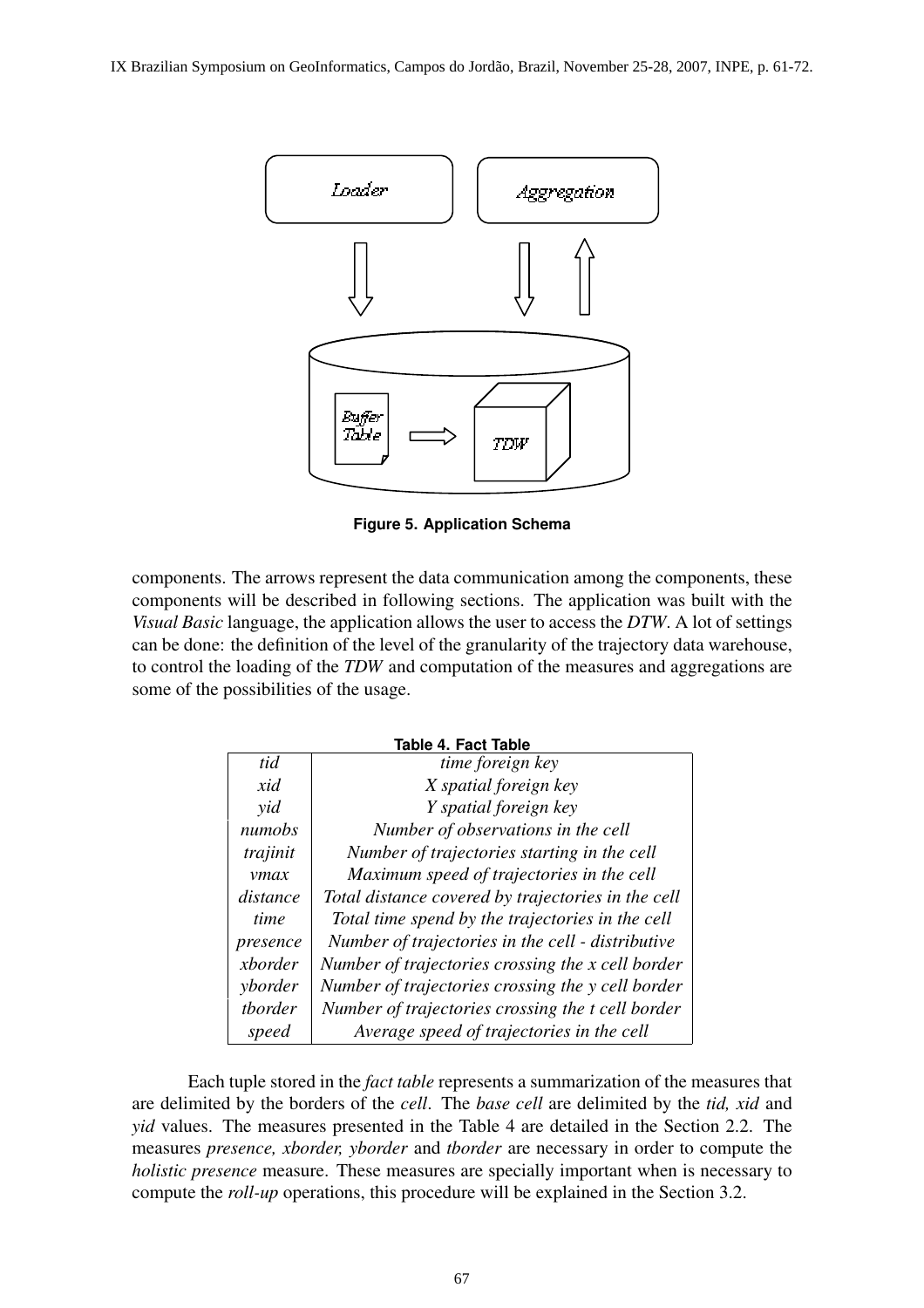|      | Table 5. X or Y Dimension Table |      |
|------|---------------------------------|------|
| xid  | primary key                     | tid  |
| xlll | first level of hierarchy        | tl I |
| x l2 | second level of hierarchy       |      |

| <b>Table 6. T Dimension Table</b> |                                   |  |  |
|-----------------------------------|-----------------------------------|--|--|
| tid                               | primary key                       |  |  |
| tl 1                              | first level of hierarchy          |  |  |
|                                   | $tl2$   second level of hierarchy |  |  |

#### 3.1. Loader Component

The loader component also is responsible by the settings of the environment in order to receive the data volume. This component loads the data volume into a buffer table (see Table 7). We are considering that this process happens in an unpredictable and unbounded way, therefore we have to store packages of data into a buffer table. This procedure permits to release space in the buffer table, it can be done by the exclusion of the tuples of the trajectories ended.

| 18916 <i>I</i> . Dungi 18916 |                                                       |  |  |  |  |
|------------------------------|-------------------------------------------------------|--|--|--|--|
| oid                          | Object Identifier                                     |  |  |  |  |
| xvalue                       | X spatial value                                       |  |  |  |  |
| yvalue                       | Y spatial value                                       |  |  |  |  |
| tvalue                       | T time value                                          |  |  |  |  |
| $\frac{d}{dt}$               | Time variation between two consecutive positions      |  |  |  |  |
| difx                         | X spatial variation between two consecutive positions |  |  |  |  |
| $\frac{d}{dy}$               | Y spatial variation between two consecutive positions |  |  |  |  |
| dist                         | Distance covered between two consecutive positions    |  |  |  |  |
| vel                          | Speed between two consecutive positions               |  |  |  |  |
| idrow                        | Identifier of the row                                 |  |  |  |  |
| timestamp                    | Timestamp of the observation                          |  |  |  |  |

#### **Table 7. Buffer Table**

Through the loader component is possible to define the details of the environment and to compute the interpolation procedure. In order to compute the interpolation and to load the *TDW* is necessary to define two very important parameters:

- *Granularity level*
- *Dimension hierarchical level*

The definition of the granularity level is necessary in order to define the regular grid which divides the spatio-temporal environment. This procedure is done before the loading the *TDW*, because in the *TDW* schema we have computed the measures for each cell. Therefore, the definition of the cells is the first step in the loading process. After the definition of the granularity level is possible to define the hierarchy level of the dimension tables, this procedure also can be done by the loader component.

The Figure 6 shows a visualization of the interface available in order to define those settings. These procedures are executed just one time, before the beginning of the loading the data warehouse. After the definition of the settings explained above, the interface permits to start the process of the receiving the data stream values and loading the *TDW*. The Algorithm 1 presents the basic procedures in order to complete the loader process, where  $C_{cur}$  represents the *current base cell*,  $C_{prev}$  the previous *base cell* stored in the *buffer* related to the same trajectory, and IP represents the set of *base cells* computed by the interpolation process. Using the setting values already defined, the loader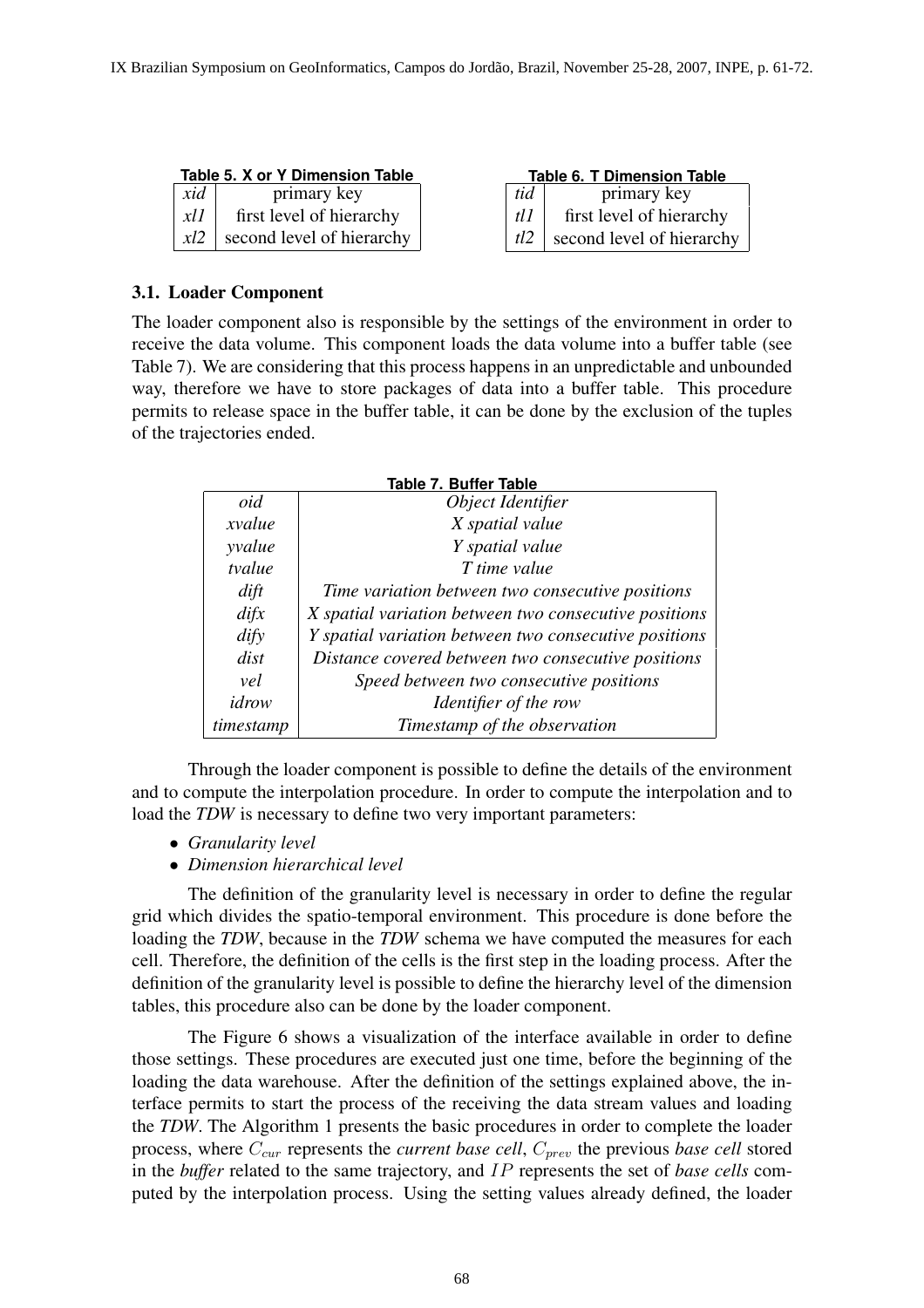| <b>b</b> Trajectories 1.0        |                                                     |                                |                  |                  | $\begin{picture}(20,20) \put(0,0){\line(1,0){10}} \put(15,0){\line(1,0){10}} \put(15,0){\line(1,0){10}} \put(15,0){\line(1,0){10}} \put(15,0){\line(1,0){10}} \put(15,0){\line(1,0){10}} \put(15,0){\line(1,0){10}} \put(15,0){\line(1,0){10}} \put(15,0){\line(1,0){10}} \put(15,0){\line(1,0){10}} \put(15,0){\line(1,0){10}} \put(15,0){\line(1$ |
|----------------------------------|-----------------------------------------------------|--------------------------------|------------------|------------------|-----------------------------------------------------------------------------------------------------------------------------------------------------------------------------------------------------------------------------------------------------------------------------------------------------------------------------------------------------|
| Settings Queries Exit            |                                                     |                                |                  |                  |                                                                                                                                                                                                                                                                                                                                                     |
|                                  |                                                     |                                |                  |                  |                                                                                                                                                                                                                                                                                                                                                     |
|                                  | Stream Settings                                     |                                |                  | $\Box \Box$ x    |                                                                                                                                                                                                                                                                                                                                                     |
|                                  | X dimension                                         | Y dimension                    | T dimension      |                  |                                                                                                                                                                                                                                                                                                                                                     |
|                                  | Min<br>$ 0\rangle$                                  | Min<br>$\sqrt{0}$              | Min              | $\boxed{0}$      |                                                                                                                                                                                                                                                                                                                                                     |
|                                  | $\sqrt{0}$<br>Max                                   | Max<br>$\sqrt{0}$              | Max              | $\boxed{0}$      |                                                                                                                                                                                                                                                                                                                                                     |
|                                  | $\sqrt{0}$<br>Step                                  | $\sqrt{0}$<br>Step             | Step             | $\boxed{0}$      |                                                                                                                                                                                                                                                                                                                                                     |
|                                  | $\sqrt{2}$<br>Ratio                                 | $\sqrt{2}$<br>Ratio            | Ratio            | $\boxed{2}$      |                                                                                                                                                                                                                                                                                                                                                     |
|                                  |                                                     | Populate Dimensions            |                  |                  |                                                                                                                                                                                                                                                                                                                                                     |
|                                  | Input File                                          | Import Stream                  |                  |                  |                                                                                                                                                                                                                                                                                                                                                     |
|                                  | c:\transporte                                       |                                |                  |                  |                                                                                                                                                                                                                                                                                                                                                     |
|                                  |                                                     |                                |                  |                  |                                                                                                                                                                                                                                                                                                                                                     |
|                                  |                                                     |                                |                  |                  |                                                                                                                                                                                                                                                                                                                                                     |
|                                  |                                                     |                                |                  |                  |                                                                                                                                                                                                                                                                                                                                                     |
|                                  |                                                     |                                |                  |                  |                                                                                                                                                                                                                                                                                                                                                     |
|                                  |                                                     |                                |                  |                  |                                                                                                                                                                                                                                                                                                                                                     |
|                                  |                                                     |                                |                  |                  |                                                                                                                                                                                                                                                                                                                                                     |
| <b>H</b> start<br>23.4 Messenger | - Caixa de Entra<br>$W \rightarrow W \rightarrow W$ | <b>New Your Basic</b><br>Paper | W Yap - [geoinfo | geoinfo_braz.pdf | PT 面 D : 005 28 10 21:19                                                                                                                                                                                                                                                                                                                            |

**Figure 6. Loading Settings**

```
Algorithm 1 Loading
Input: {Stream SO of observations - id, x, y, t}
Output: {Fact Table FT}
 FT \longleftarrow \emptysetbut fer \longleftarrow \emptysetrepeat
    obs \longleftarrow next(SO)C_{cur} \longleftarrow findCell (obs.x, obs.y, obs.t)if obs.id \notin buffer then
       insertbuffer(obs.id)
    end if
    C_{prev} \longleftarrow findCell(obs.x, obs.y, obs.t)IP \longleftarrow \text{interp}(C_{cur}, C_{prev})ct \longleftarrow 1repeat
       if IP[ct] \notin FT then
          insert/IP[ct], FT)else
          update(IP[ct], FT)end if
       ct \longleftarrow ct+1until ct < IP.numpoint
until
```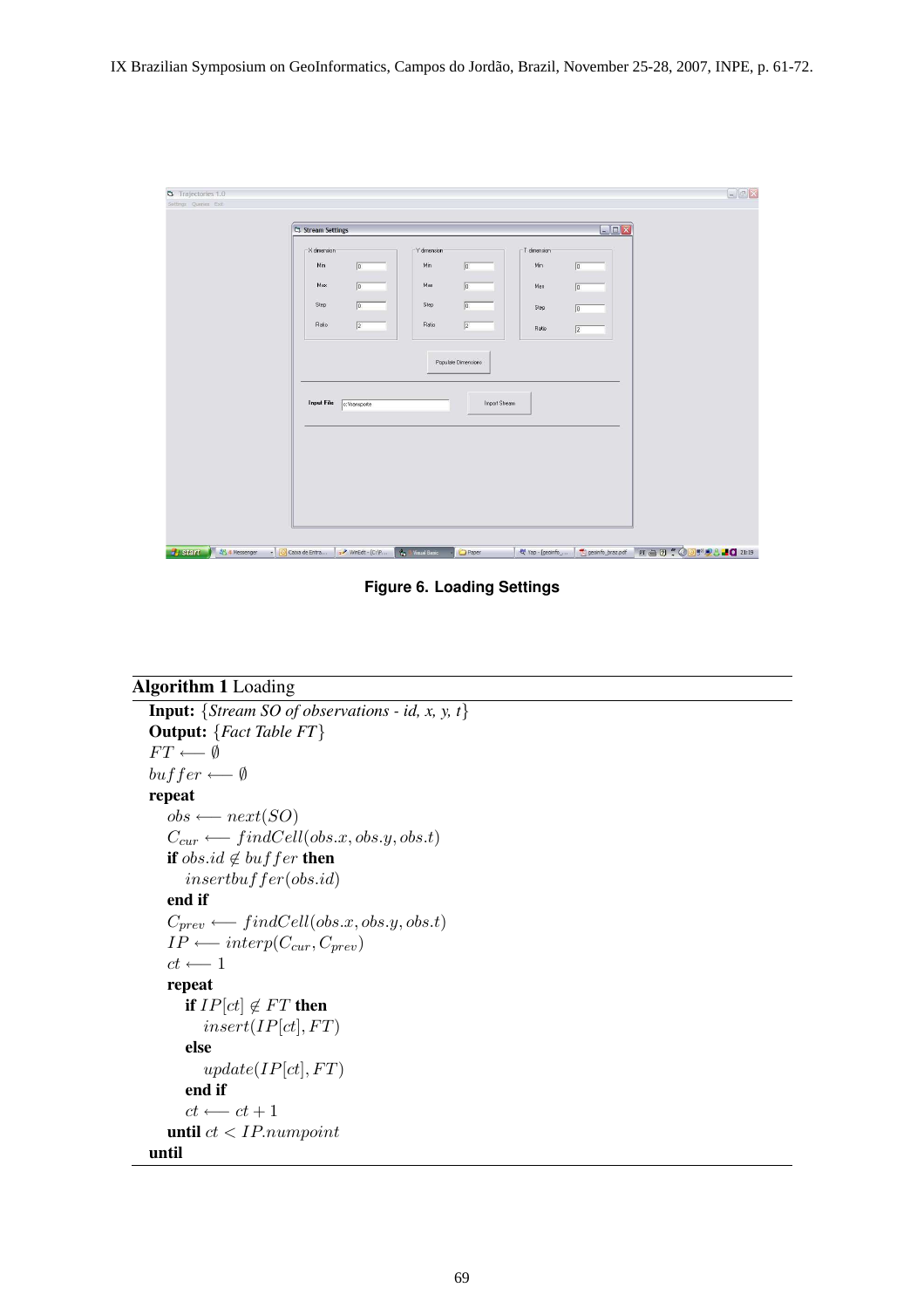component gets the active values in the *buffer table* and performs the procedures in order to load the *TDW*. In the Section 2.1 we have described the concept of *interpolation* used in order to load the *TDW*. The *buffer table* is used in order to implement that procedure. For each *active* row of the *buffer table* the application has to find the related *cell* in the *TDW*. If exists a row in the fact table for that *cell*, the values of *distributive* measures (e.g *numobs, trajinit*) can be updated, else a new row will be inserted in the fact table. It is the procedure when is not necessary to compute the interpolation. However, there are some measures which is necessary to compute the interpolation. In this case the procedure must use the identifier of the active trajectories, their last processed point, the cell such point belongs to, and the speed in the segment ending at such a point. Using that set of values is possible to determine the additional points in order to represent the intersections among the trajectory and the borders of the cells. The additional points can be computed considering the constant speed of the trajectory and the spatio-temporal granularity. In the Algorithm 1, the functions  $\text{interp}$  is responsible to compute the additional points of the interpolation process. For each new point computed by the interpolation process happens the task of searching the related *cell* in the *TDW*. When there is the base *cell* in the *fact table* the related measures must be updated. Otherwise, the procedure is to insert a tuple with the new values of the measures.

## 3.2. Aggregation Component

The *aggregation problem* was explained in the Section 2.2. The *distributive* and *algebraic* measures can be solved without problem, but the situation is totaly different when is necessary to compute aggregation measures. In that case there is not a precisely result, just an approximation value can be computed.

In our application the pre-aggregated values are stored in the *TDW*. These preaggregated values are computed in the *loading* phase. However, when is necessary to compute some query or to perform a roll-up operation, the application uses the *aggregation component*. The Figure 4 shows the results of a query defined by the boundaries of the cell selected on the map. The results are represented by the charts (right side) where is possible to verify the evolution of the measures for each value of time dimension.

The user can choose the query *base cell* either by the usage of the combo-boxes or by clicking on the map. The map is divided into a regular grid, this division is done in agreement with the granularity defined by the user. In some cases just a simple query in the data warehouse can solve the query, for example when the query is limited in a only one *base cell*, it is possible because the tuples in the *TDW* stores the pre-aggregated values. However, when is necessary to compute a roll-up operation a simple search in the *fact table* is not sufficient. In these cases the solution can not be found by the usage of the relational operators (*Select, Update...*), then the application must use a lot of *stored procedures* developed in order to solve these situations. The computation of the *holistic* measures also is done by the usage of the *stored procedures*. For example, to compute the *holistic presence* measure we need the *distributive* measures *presence* and the other ones *algebraic* measures: *xborder, yborder* and *tborder*. It is a complex task, because is necessary to determine the direction of the *roll-up* operation. If the *roll-up* happens just in the *X-dimension* the only ones measures used will be the *distributive presence* and the other one *algebraic* measure: *xborder*, the same procedure happens for the another dimensions. There is another one more complex query: the *roll-up* in *X, Y* and *T* dimensions, again this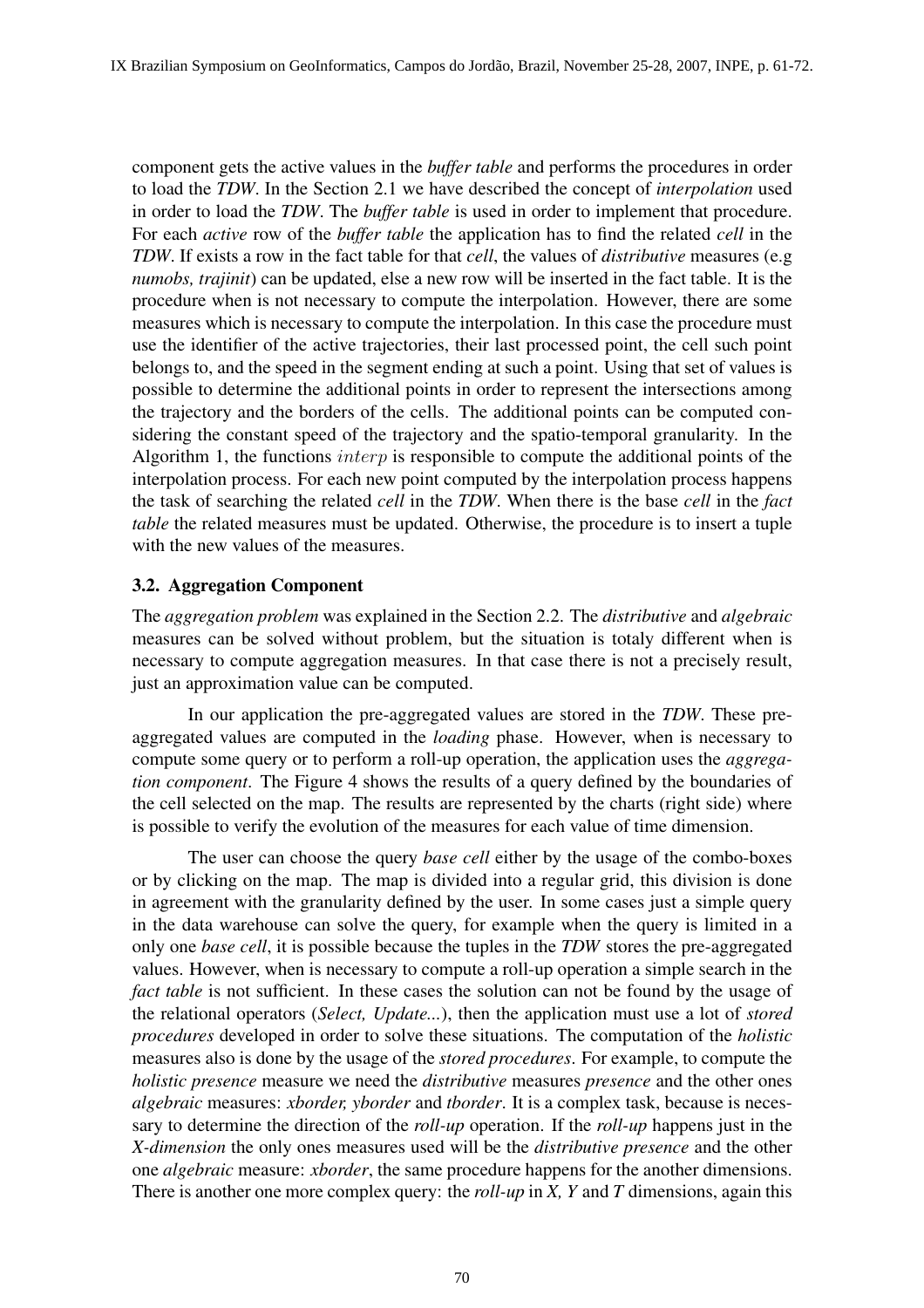situation is solved by the usage of the *stored procedures*. All the *stored procedures* are invocable by the *loading component* and executed in the *TDW*, the results of the queries are presented in the *Results* area in the query form of the application (see Figure 4).

## 4. Conclusions and Future Work

In this paper we have presented an application in order to implement a *TDW* considering the constraints to load the data warehouse and compute the aggregation values. The application is a first step in order to try solving the problems of loading and aggregation in a *TDW* environment. The data cube model adopted is very simple, it is just a contribution in order to improve the discussion about the problems to implement a *TDW* model. However, this model can be extended to more general situations.

The current stage of the application can solve some problems of a trajectory data warehouse environment. However, the dimensions that we have used are very simple, a possible future work could be to sophisticate the hierarchy of the dimensions. The loading phase is an opened problem, we have limited the loading phase considering a linear interpolation, but is possible to find some topological situations (e.g roads, bridges) where is very difficult to do this interpolation because of the some constraints in the movement of the object.

In this work we have used the *roll-up* operation, however could be interesting to offer mechanisms in order to compute other operators such as drill-down, pivot, slice and dice. Therefore, the development of a query language using OLAP operators also is a possible point to research.

Another interesting area of additional research is to develop another more complex measures in order to provide values to discover patterns or trend of the trajectories. To compute values to support the data mining tasks is a very interesting point of future research.

# References

- Braz, F., Orlando, S., Orsini, R., Raffaetà, A., Roncato, A., and Silvestri, C. (2007). Approximate aggregations in trajectory data warehouse. In *Proc. of ICDE Workshop STDM*, pages 536–545.
- Brinkhoff, T. (2000). Generating network-based moving objects. In *SSDBM '00: Proceedings of the 12th international Conference on Scientific and Statistical Database Management*, page 253, Washington,DC,USA. IEEE Computer Society.
- Gray, J., Chaudhuri, S., Bosworth, A., Layman, A., Reichart, D., Venkatrao, M., Pellow, F., and Pirahesh, H. (1997). Data cube: A relational aggregation operator generalizing group-by, cross-tab and sub-totals. *Data Mining and Knowledge Discovery*, 1:29–54.
- Han, J., Stefanovic, N., and Kopersky, K. (1998). Selective materialization: An efficient method for spatial data cube construction. *PAKDD'98*, pages 144–158.

Kimball, R. (1996). *Data Warehouse Toolkit*. John Wiley.

Marchant, P., Briseboi, A., Bedard, Y., and Edwards, G. (2004). Implementation and evaluation of a hypercube-based method for spatiotemporal exploration and analysis. *ISPRS Journal of Photogrammetry and Remote Sensing*, 59:6–20.